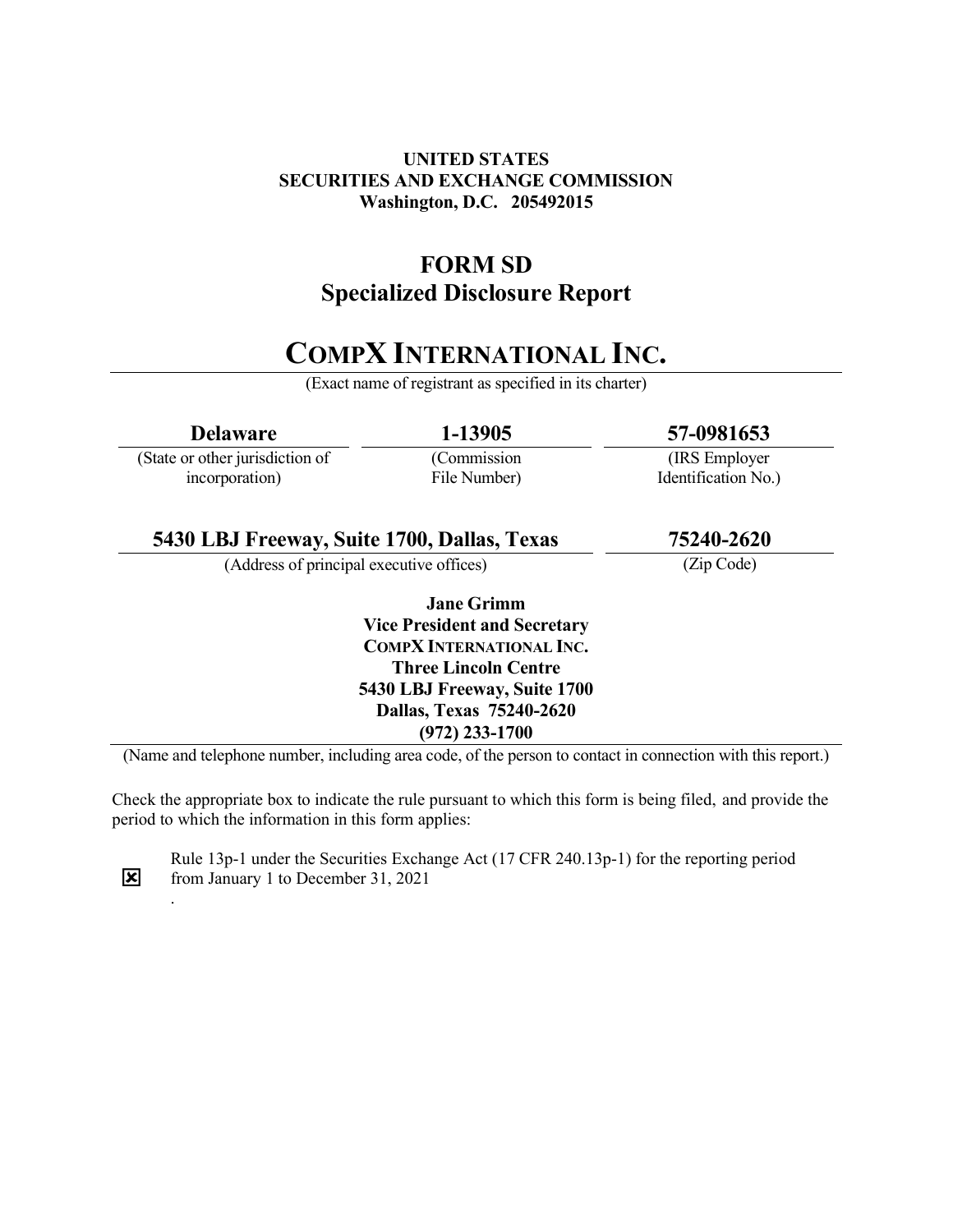#### Section 1 - Conflict Minerals Disclosure

#### Item 1.01 Conflict Minerals Disclosure and Report

### Conflict Minerals Disclosure

For the calendar year 2021, we assessed whether any conflict minerals, as defined in Item  $1.01(d)(3)$  of Form SD, were necessary to the functionality or production of a product we manufactured or contracted to be manufactured. We determined that certain conflict minerals were necessary to the functionality of products we manufactured.

Accordingly, we conducted in good faith a reasonable country of origin inquiry regarding the conflict minerals in our products for the calendar year 2021. We designed our inquiry to determine whether such conflict minerals originated in the Democratic Republic of the Congo or an adjoining country, as defined in Item  $1.01(d)(1)$  of Form SD, or were from recycled or scrap sources, as defined in Item 1.01(d)(6) of Form SD. We sent a certification letter to each of our vendors who were approved vendors during 2021. We sent a total of 490 of such certification letters (one to each vendor with a unique vendor identification number within our computer systems). An approved vendor may have more than one vendor identification number because, among other things, the vendor may have multiple locations and each location has a separate vendor identification number. The certification letter required each recipient to support one response and, if necessary, we followed-up with the vendor in order to ensure we received a response. A summary of the responses regarding each such vendor's product is as follows.

| <b>Category of Description of the Certification Regarding the<br/>Vendor's Provided Products</b>                                                                                                   | Number of<br><b>Vendors</b><br><b>Responding</b><br>by Category | Percentage of<br><b>Vendors</b><br><b>Responding</b><br>by Category |
|----------------------------------------------------------------------------------------------------------------------------------------------------------------------------------------------------|-----------------------------------------------------------------|---------------------------------------------------------------------|
|                                                                                                                                                                                                    | 375                                                             | 76.5%                                                               |
| Contained some amount of conflict mineral(s) but all such<br>conflict mineral(s) came from recycled or scrap sources                                                                               | 12                                                              | $2.5\%$                                                             |
| Contained some amount (including <i>de minimis</i> amounts) of one<br>or more conflict mineral(s), but such conflict mineral(s) did not<br>originate in the Democratic Republic of the Congo or an | 102                                                             | 20.8%                                                               |
| Contained some amount (including <i>de minimis</i> amounts) of one<br>or more conflict mineral(s), with such conflict mineral(s)<br>originating or possibly originating in the Democratic Republic | 1                                                               | $0.2\%$                                                             |
| <b>Total</b>                                                                                                                                                                                       | 490                                                             | 100.0%                                                              |

With respect to the one response regarding conflict minerals originating or possibly originating in the Democratic Republic of the Congo or an adjoining company, we contacted the vendor. This vendor provides products from the electronic component industry with extensive product lines. We purchase relatively few item SKUs compared to total vendor offerings. The vendor informed us that they have made efforts to ensure conflict free sourcing, expect suppliers to source responsibly, or are in various stages of compliance. This vendor does not directly provide product specific reports as to the sourcing of their conflict minerals. These conditions create a level of uncertainty related to the term "possibly originating" as it relates to the specific products